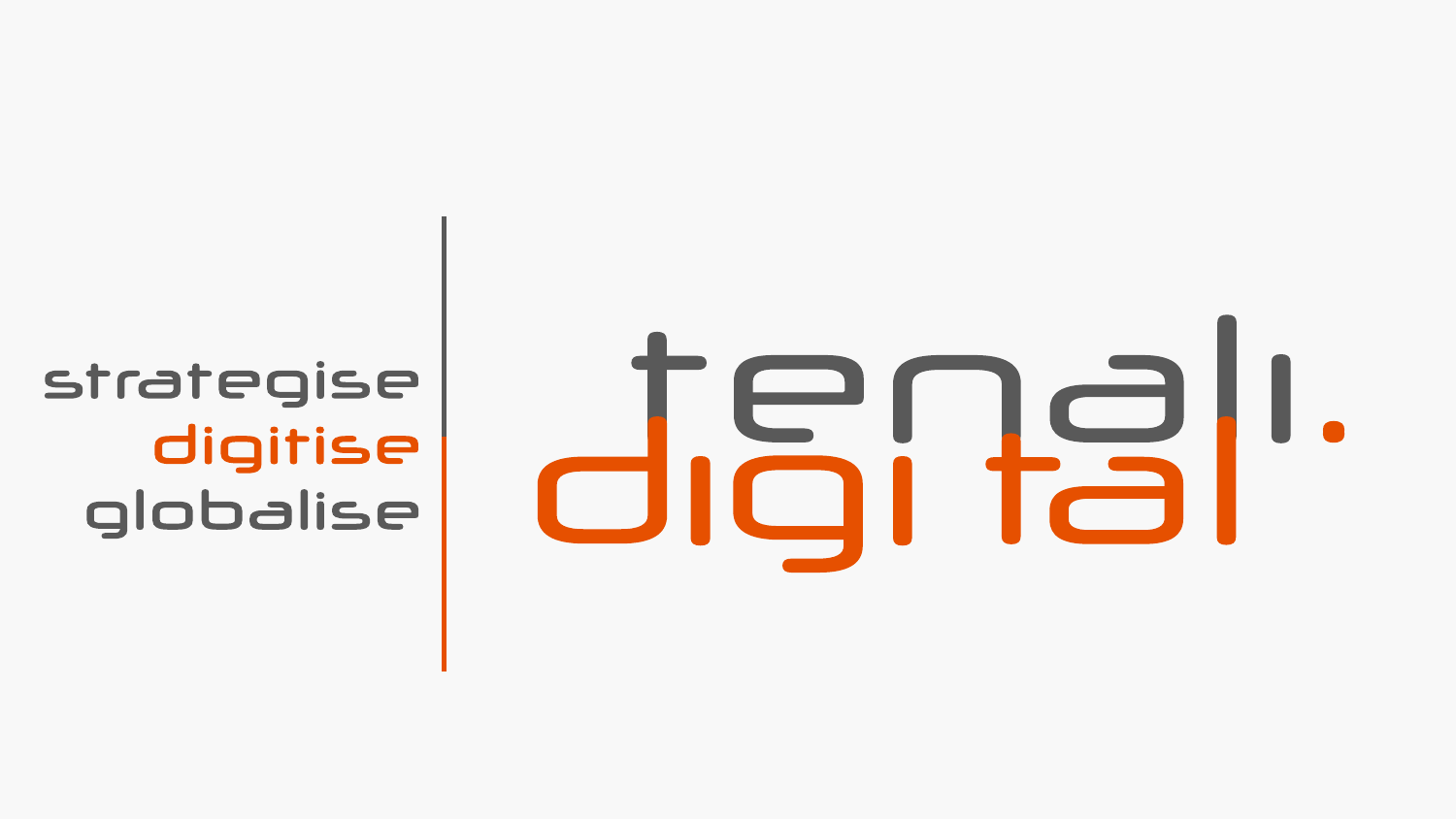## **we fuel your business transformation for digital age**



Transformation strategy Optimisation Vs. growth

Business process analysis and adoption for digital age

Customer experience and consumer behaviour analysis

Digital tools Design & development Cloud solutions and services

Digital products and process consulting, implementation. Solution and partner recommendations and management

Long-term IT strategy to address Industry transformation and challenges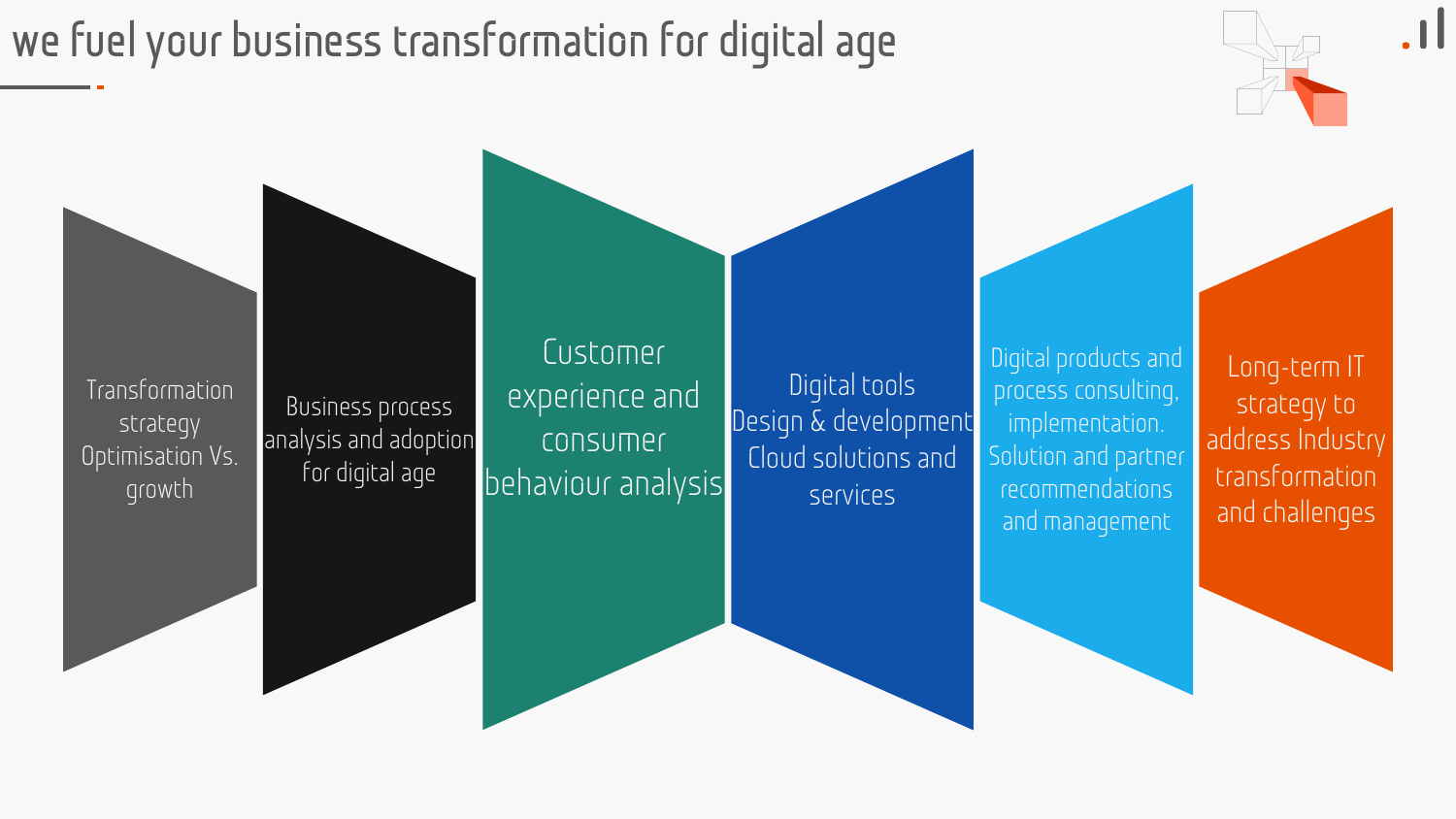# Customer experience management solutions

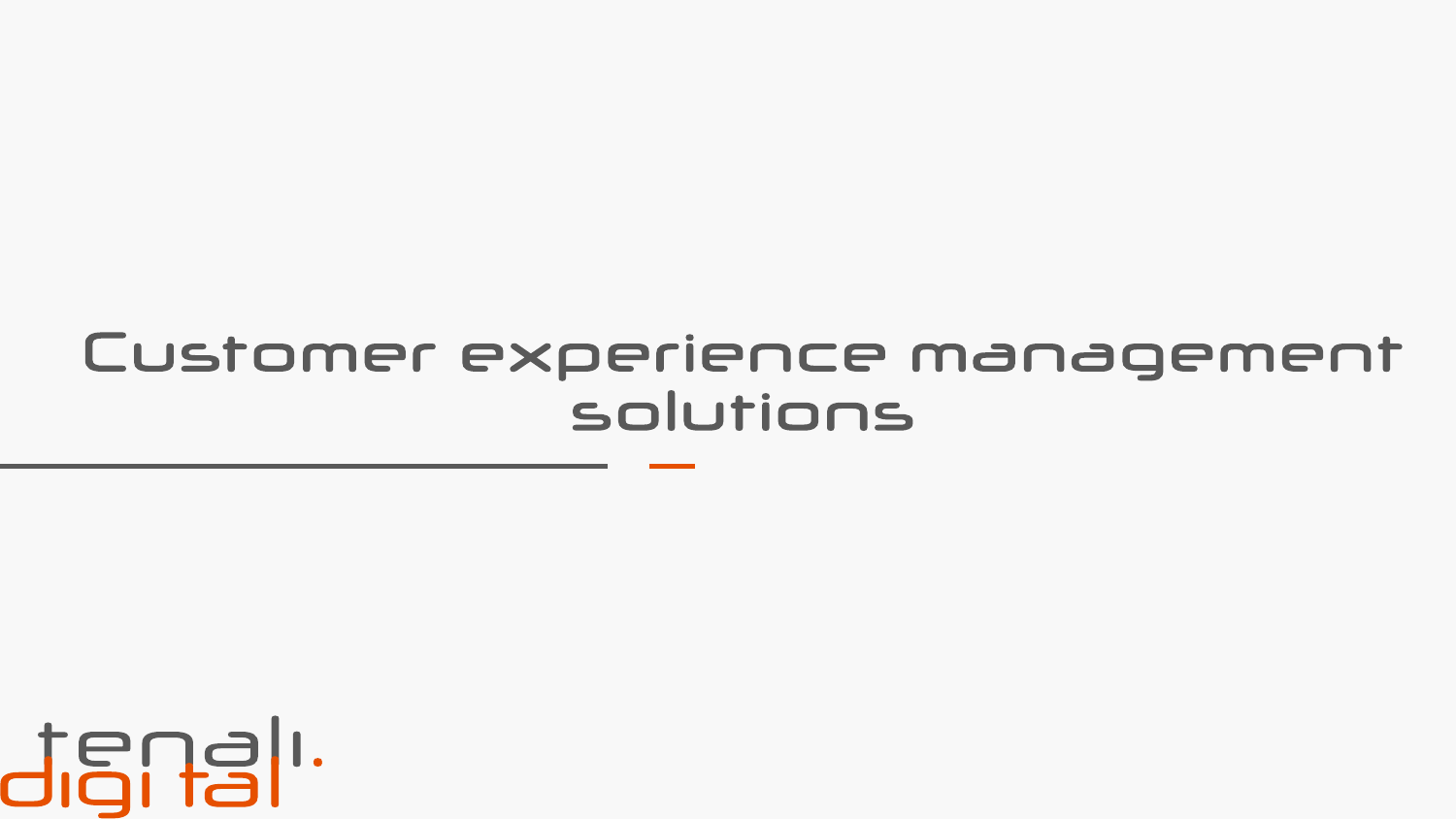**Solution we offer together our partner**



First Ever 360<sup>°</sup> Customer Experience Platform



# **Ameyo Omni**

Future Ready Omni channel Contact Center **Software**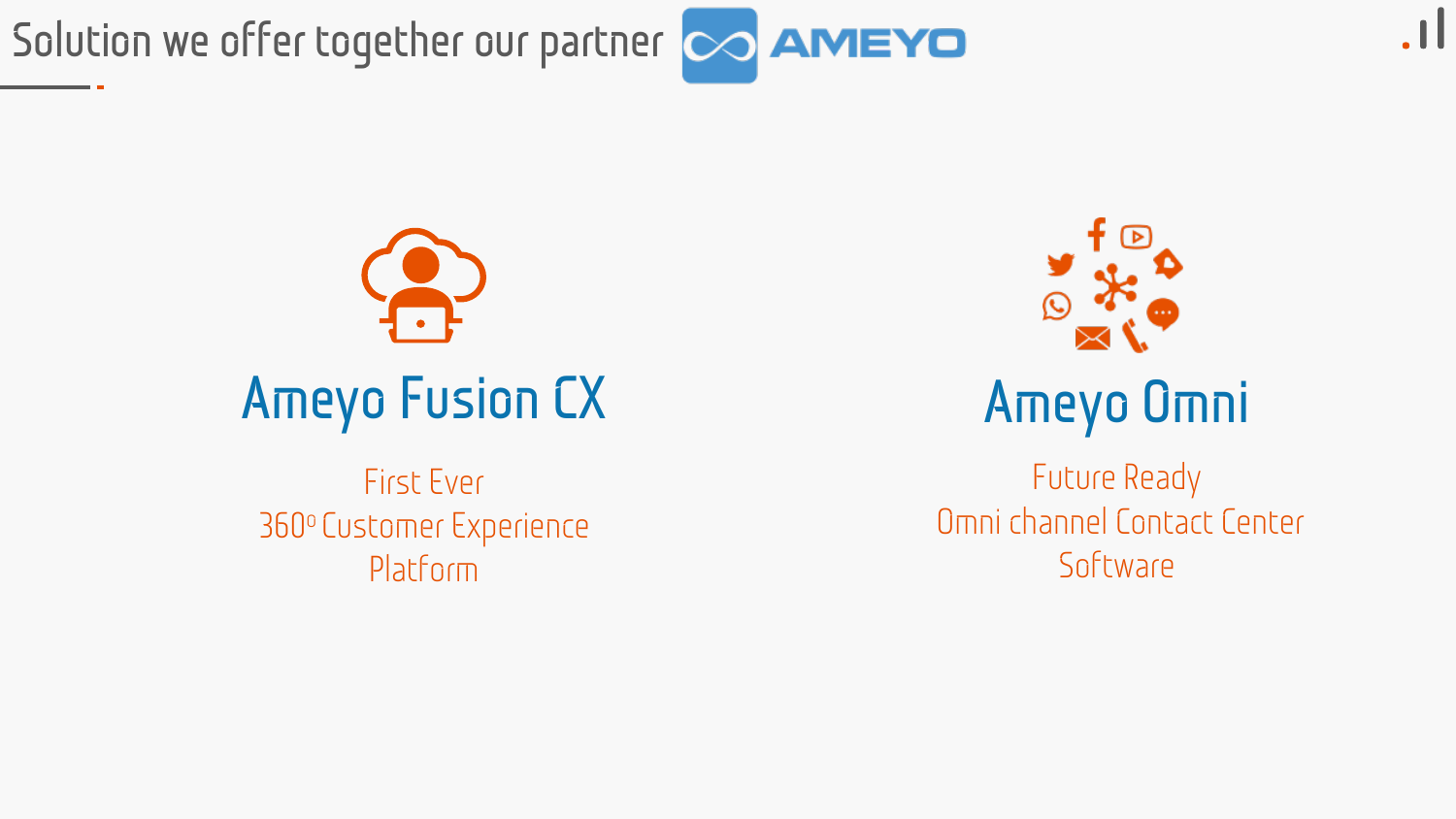# **An industry first solution based on 3 pillars of customer experience**

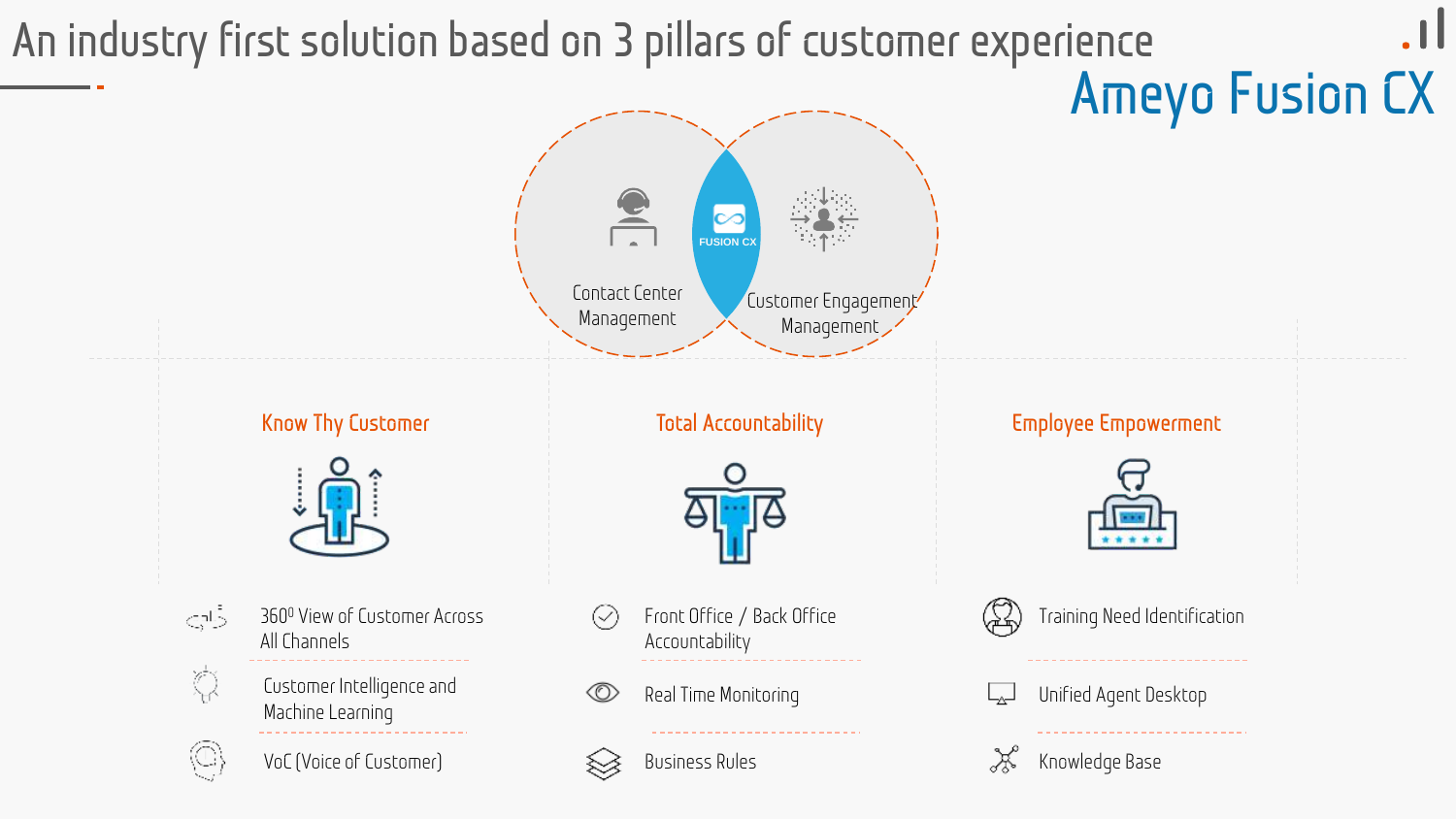# **All-In-One Enterprise Customer Support platform Ameyo Fusion CX**



<u>. II</u>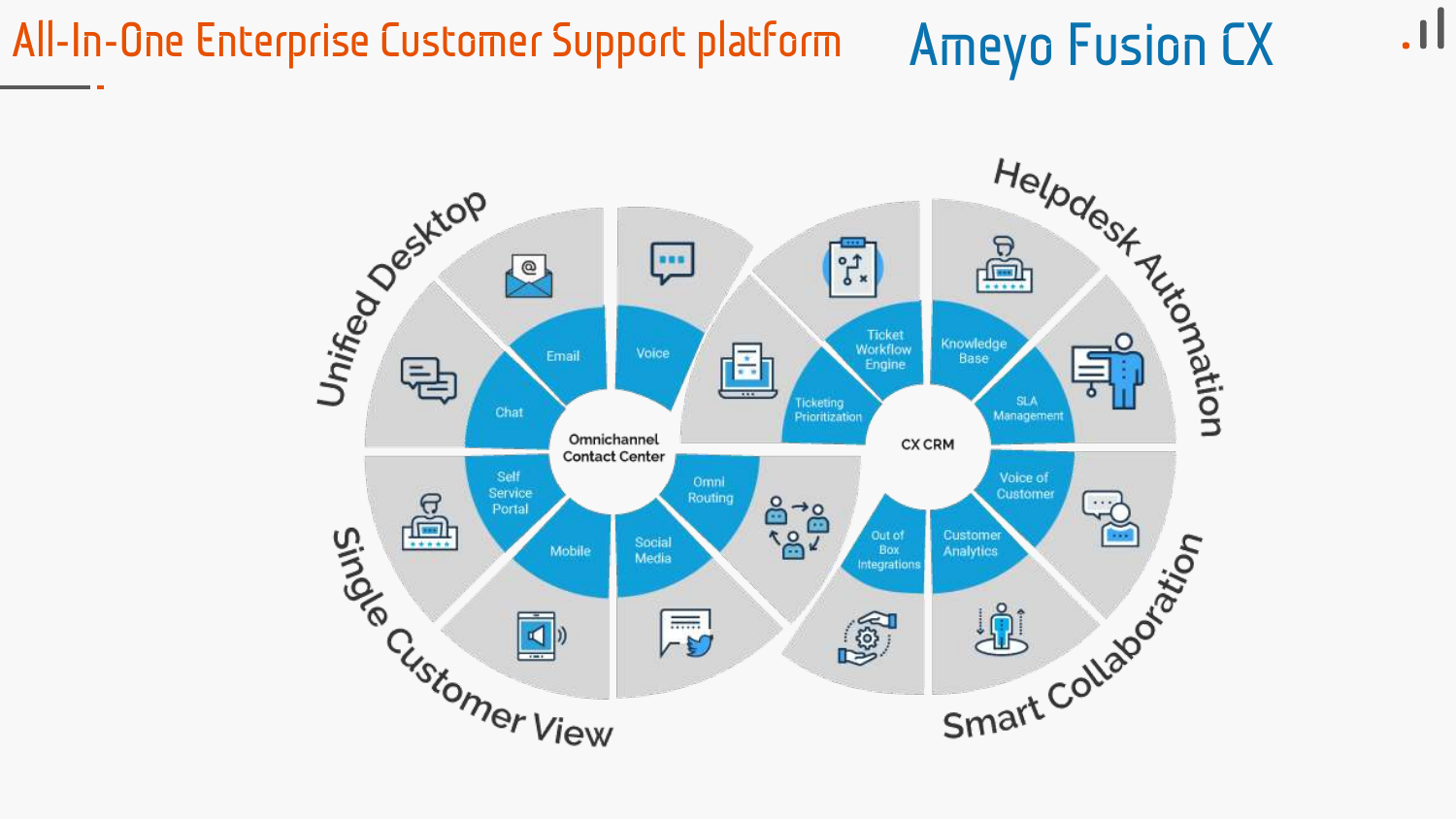# **Platform – a world of Customer experience**

# **Ameyo Fusion CX**

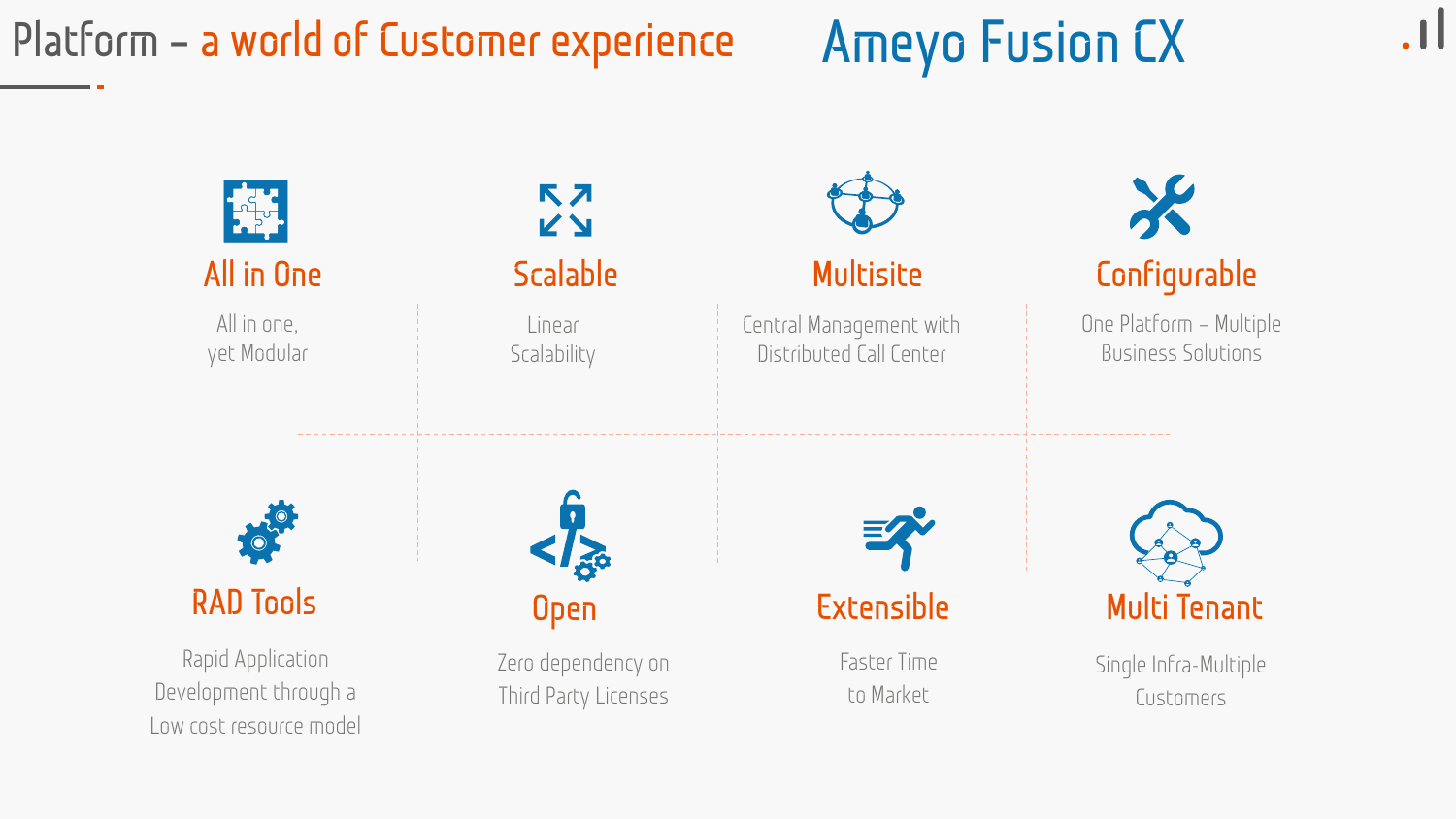

### **Ameyo Fusion CX**















 $\mathbb{Z}_{\ell}$ 





SLAs Connectors



Self Service ( IVR/Bots) Voice, Chat, Mobile, Email, SMS, Voice, Lnat, Mobile, Email, SMS,  $\sqrt{\frac{1}{\sqrt{2}}}$  Social Messaging, Bots





CX CRM  $\left(\begin{matrix} \bullet & \bullet \\ \bullet & \bullet \end{matrix}\right) = \begin{matrix} \bullet & \bullet \\ \bullet & \bullet \end{matrix}$  Case Management  $\left(\begin{matrix} \bullet & \bullet \\ \bullet & \bullet \end{matrix}\right)$  Feedback



Quality Monitoring Customer Analytics<br>  $\begin{matrix} 0 & 1 \ 0 & 0 \end{matrix}$  Intelligent Routing Customer Analytics<br>  $\begin{matrix} 0 & 0 \ 0 & 0 \end{matrix}$ 









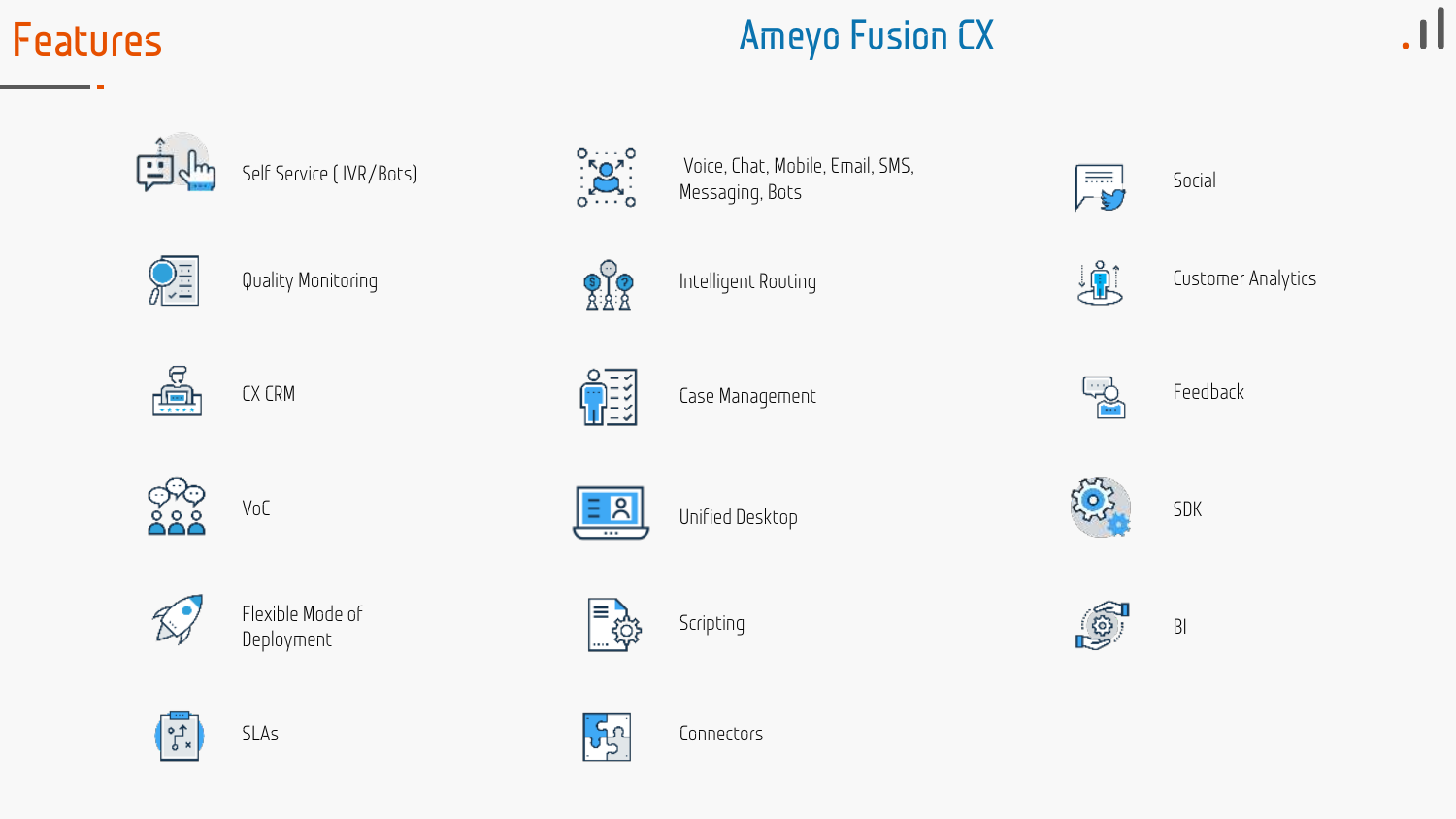# **Unique contribution to your business**

### **Ameyo Fusion CX**



- Reduce "data searching" time by 90%
- One screen with all information to manage customer queries with ease.
- Customer Intelligence available to manage customers effectively



- Get escalations instantly
- Dashboards and Reporting made Easy
- Create Business Rules with Ease for Interactions, Escalations and Cross-Sell
- Reduces Cost with Automation through Chatbot



- On-Premise and Private Cloud Models Available for Deployment
- 24x7 Support
- Industry Best Project Management Practices and Hand Holding for deployment
- Pre-Built Connectors, Open APIs and SDKs, RAD Tools



- One Stop Solution
- Single view of all CX **Operations**
- Launch new CX Programs with ease

### **Aligning the organization to improve customer experience…**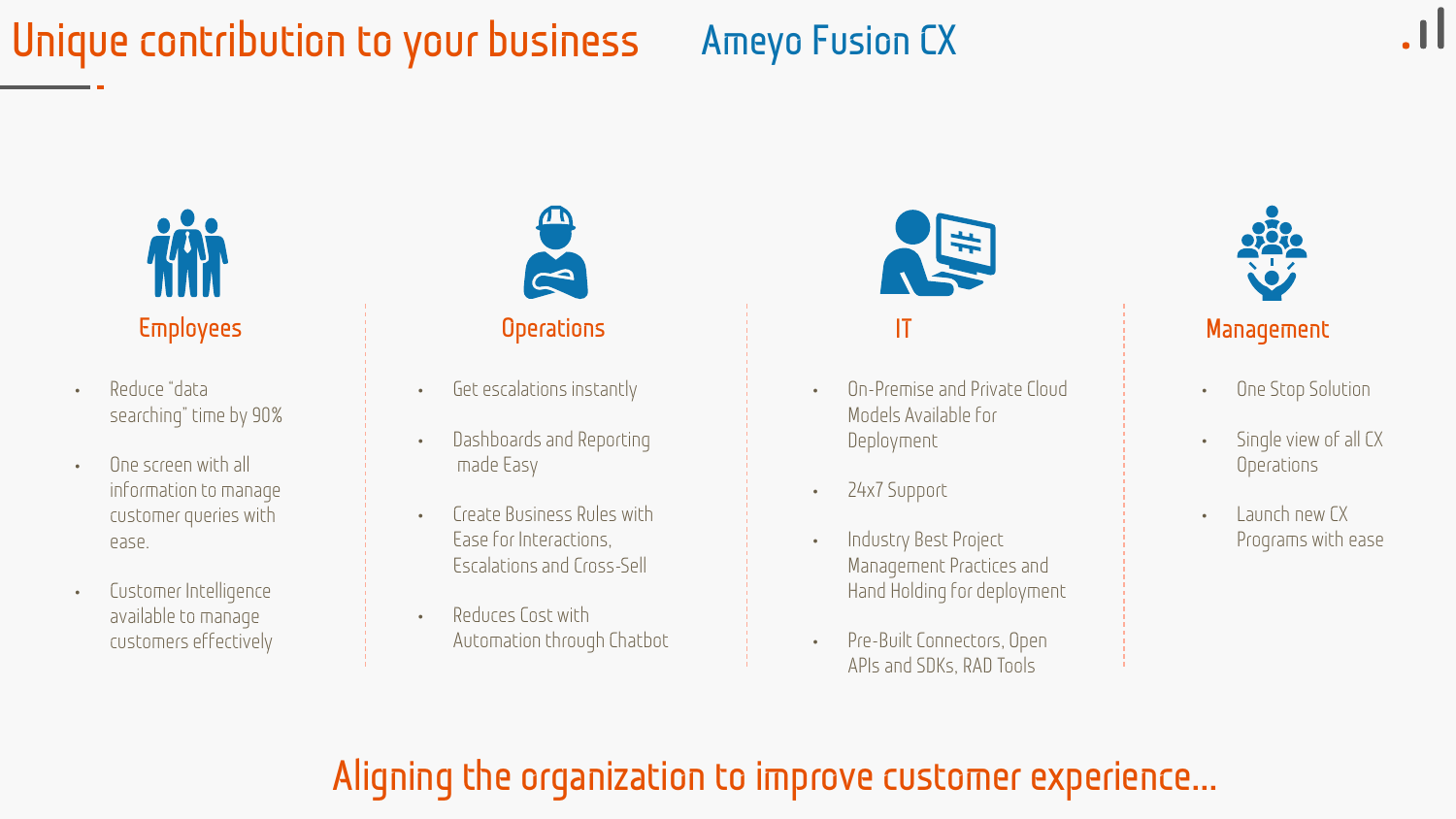# **Simplify Omni channel conversations with the modern contact center suite**

# **Ameyo Omni**

### **Creating powerful, intuitive Omni Channel conversations between Agents and Customers**

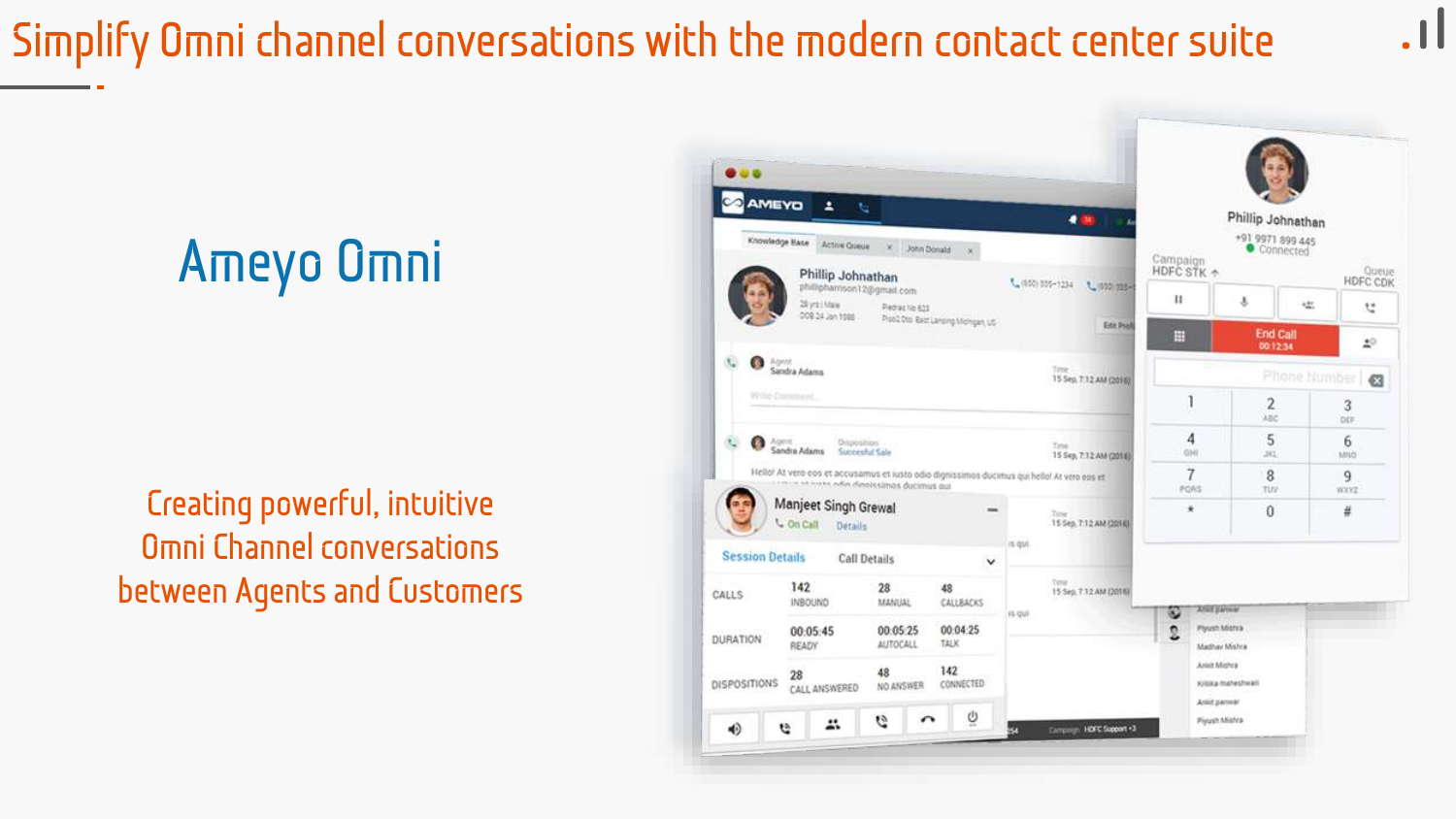**Powerful, intuitive Omnichannel conversations with customers**

# **Ameyo Omni**

**True Omnichannel Interactions**

**Workforce Empowerment**

### **Measure what matters**

Unify Inbound & Outbound cross channel interactions to drive intelligent and contextual customer communication

Intelligent representation of customer conversation & interaction data, helping agents to effectively engage customers

Monitor Agent / channel performance effectively and get actionable insights to align business operations with business goals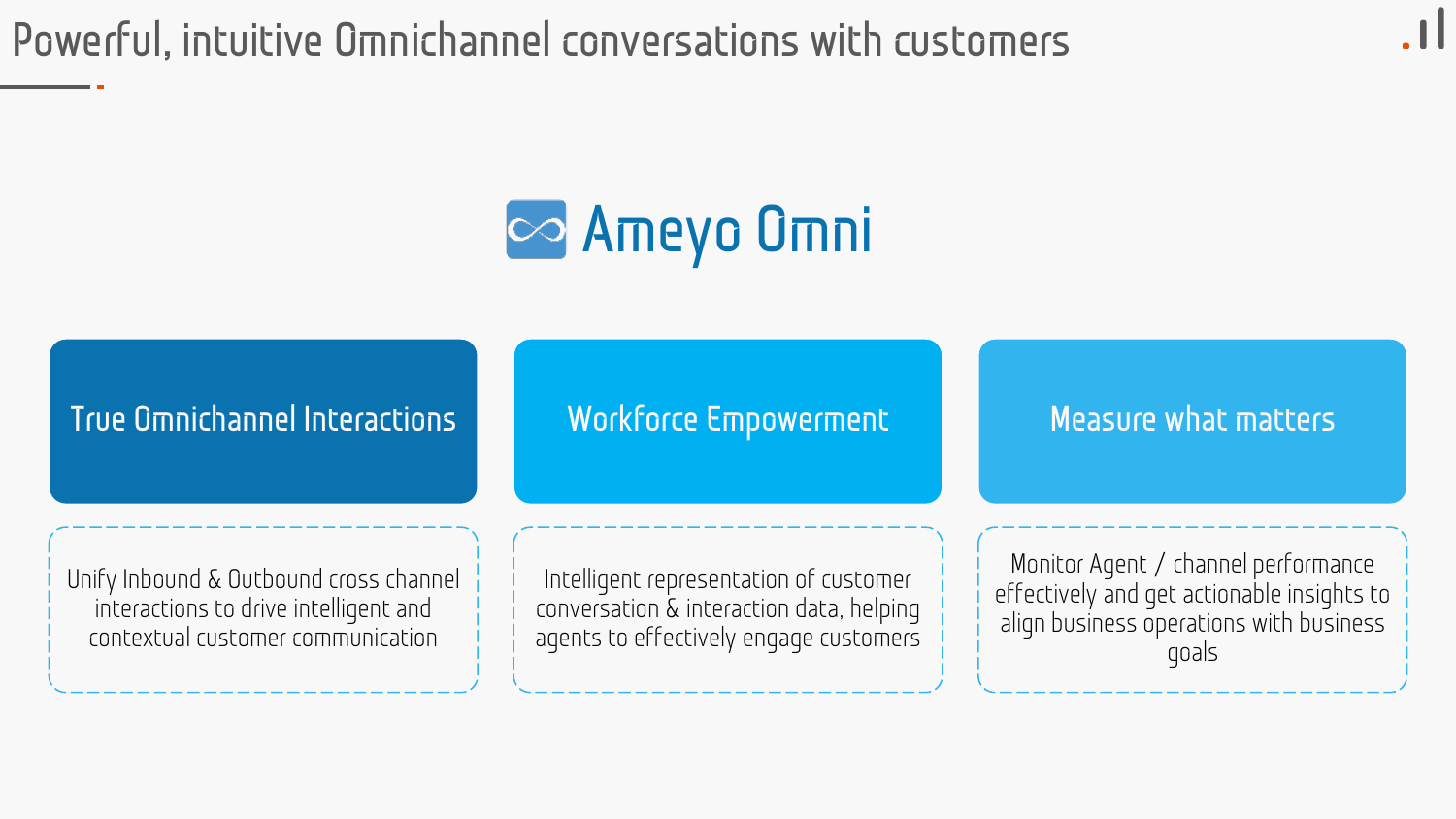### **Engagement to Excellence – A platform for your customer excellence**

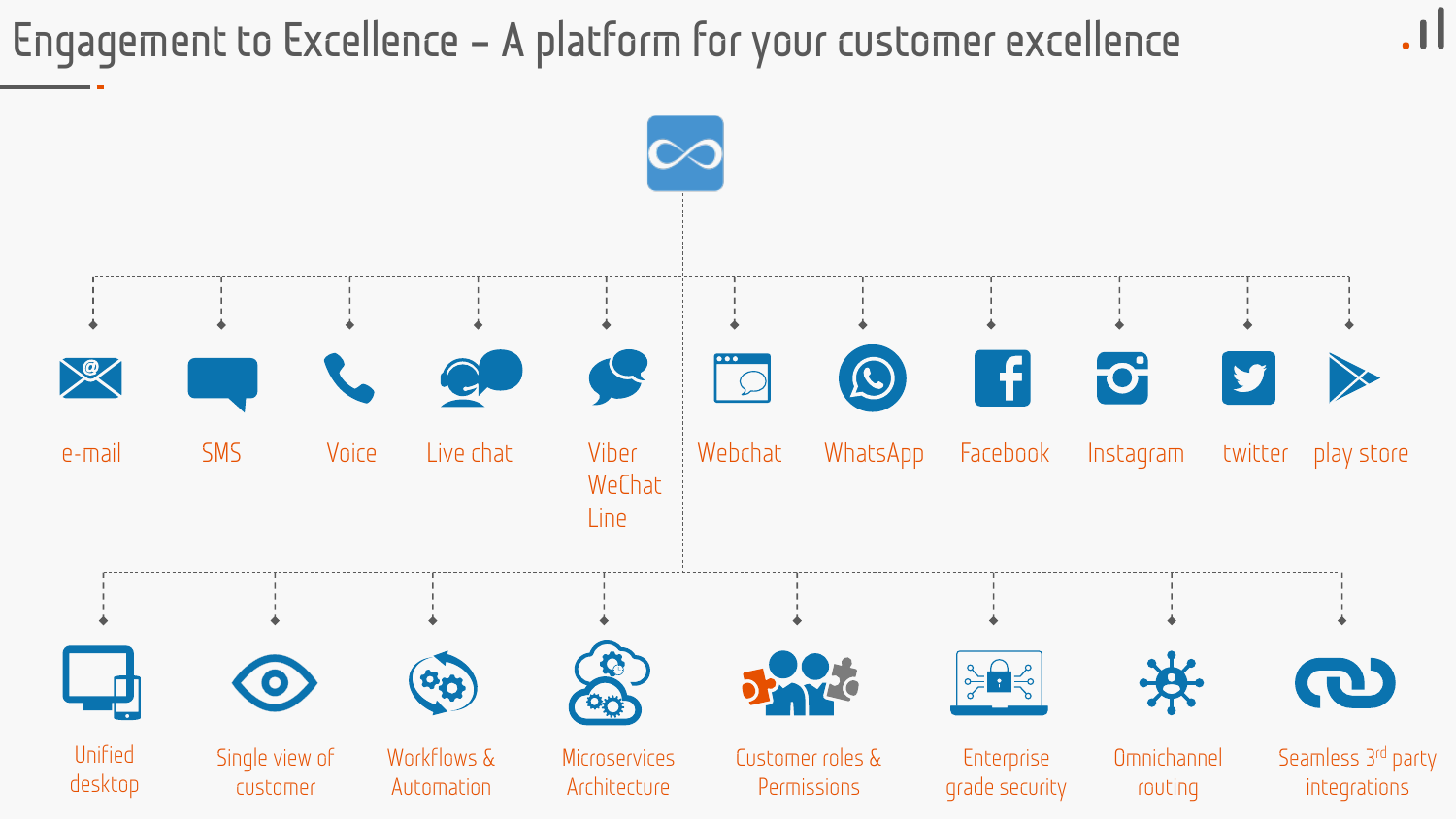### **Features**

### **Ameyo Omni**





Call recording **Customer feedback** Customer feedback Configurable hold





Click-to-call  $\begin{vmatrix} 1 & - \ 0 & - \end{vmatrix}$  Actionable Interaction listing Web RTC





KA

 $\odot$ 

Call disposition

Reply via any

media

On call options



Automatic call



Missed Chat / call



Conversation resolvers









U

Canned messages  $\overline{\mathbb{R}}$  Enhanced skill routing  $\qquad\qquad\qquad$  Dispose & dial

response









Prioritise interactions **Interaction designer** Computer telephony



Automatic call **School Constitution** Skill based routing the state of the second time in the second of the second<br>distributor distributor Dashboard



solutions Forced logins







Integration



Knowledge base





Office hours module